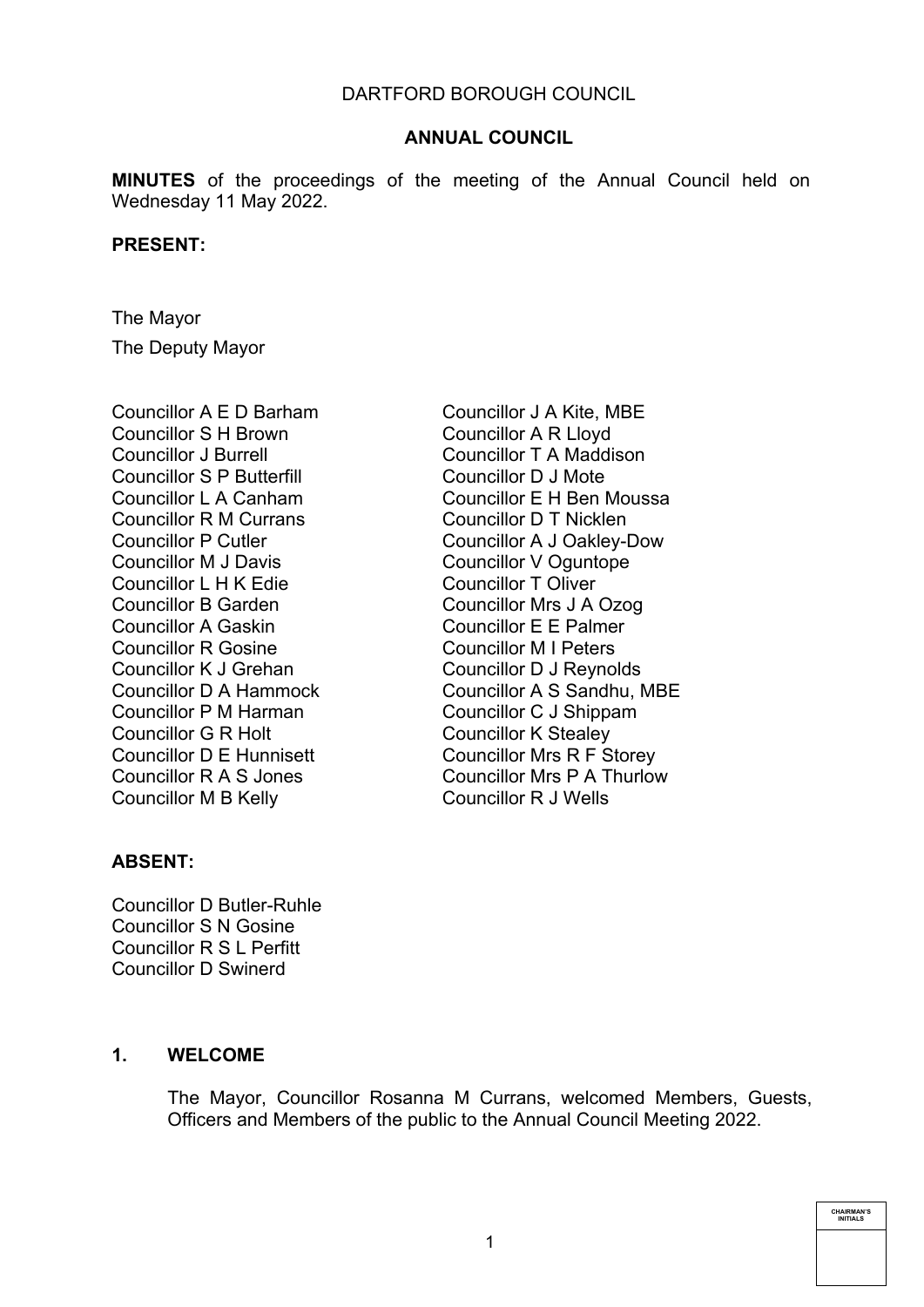# **2. ELECTION OF THE WORSHIPFUL THE MAYOR OF DARTFORD FOR THE ENSUING YEAR AND ANNOUNCEMENT OF THE MAYORESS AND THE MAYOR'S CHAPLAIN**

The Leader of the Council, Councillor J A Kite MBE, nominated Councillor P Cutler to be elected as Mayor of the Borough of Dartford for the next Municipal Year. The nomination was seconded by Councillor C J Shippam.

There being no further nominations Councillor P Cutler was duly elected the Worshipful the Mayor of the Borough of Dartford, for the 2022/23 Municipal Year.

Following his election, Councillor Cutler made his declaration of acceptance of office, which was witnessed by the Leader of the Council, Councillor J A Kite MBE, and the Deputy Leader of the Council, Councillor C J Shippam, in the absence of the Proper Officer, and received the Chain of Office.

# **THE WORSHIPFUL THE MAYOR COUNCILLOR P CUTLER IN THE CHAIR**

The new Mayor thanked the Council for electing him as Mayor of the Borough for the forthcoming year and expressed the hope that he would fulfil the Office to the best of his abilities and in fairness to the views of all Members.

The Mayor announced that his wife, Mrs Suzanne Cutler, would be his Mayoress for the ensuing year and invited her to come to the front of the Dais where she was invested with the Mayoress's badge and Chain of Office.

He also advised that he had appointed Reverend Kenneth Clark of St Mary the Virgin Church, Stone, as his Personal Chaplain, to continue the excellent support and spiritual guidance Rev. Clark had provided to his predecessor as Mayor.

# **3. PRAYERS - MAYOR'S CHAPLAIN**

The Reverend Kenneth Clarke led the Council in prayer.

## **4. APPOINTMENT OF DEPUTY MAYOR FOR THE ENSUING YEAR AND ANNOUNCEMENT OF THE DEPUTY MAYOR'S ESCORT**

The Mayor announced that Councillor Rosanna Currans would be Deputy Mayor of the Borough for the ensuing 2022/23 Municipal Year.

Councillor Currans read out her declaration of acceptance of office, which was witnessed by the Leader of the Council, Councillor J A Kite MBE, and the Deputy Leader of the Council, Councillor C J Shippam, in the absence of the Proper Officer, and received the Chain of Office. Councillor Currans informed the meeting that Mrs Corinna Bailey would be her Escort, and duly invested her with her Badge of Office.

# **5. VOTE OF THANKS TO THE RETIRING MAYOR IN RESPECT OF SERVICES RENDERED DURING THE PAST YEAR**

**CHAIRMAN'S INITIALS**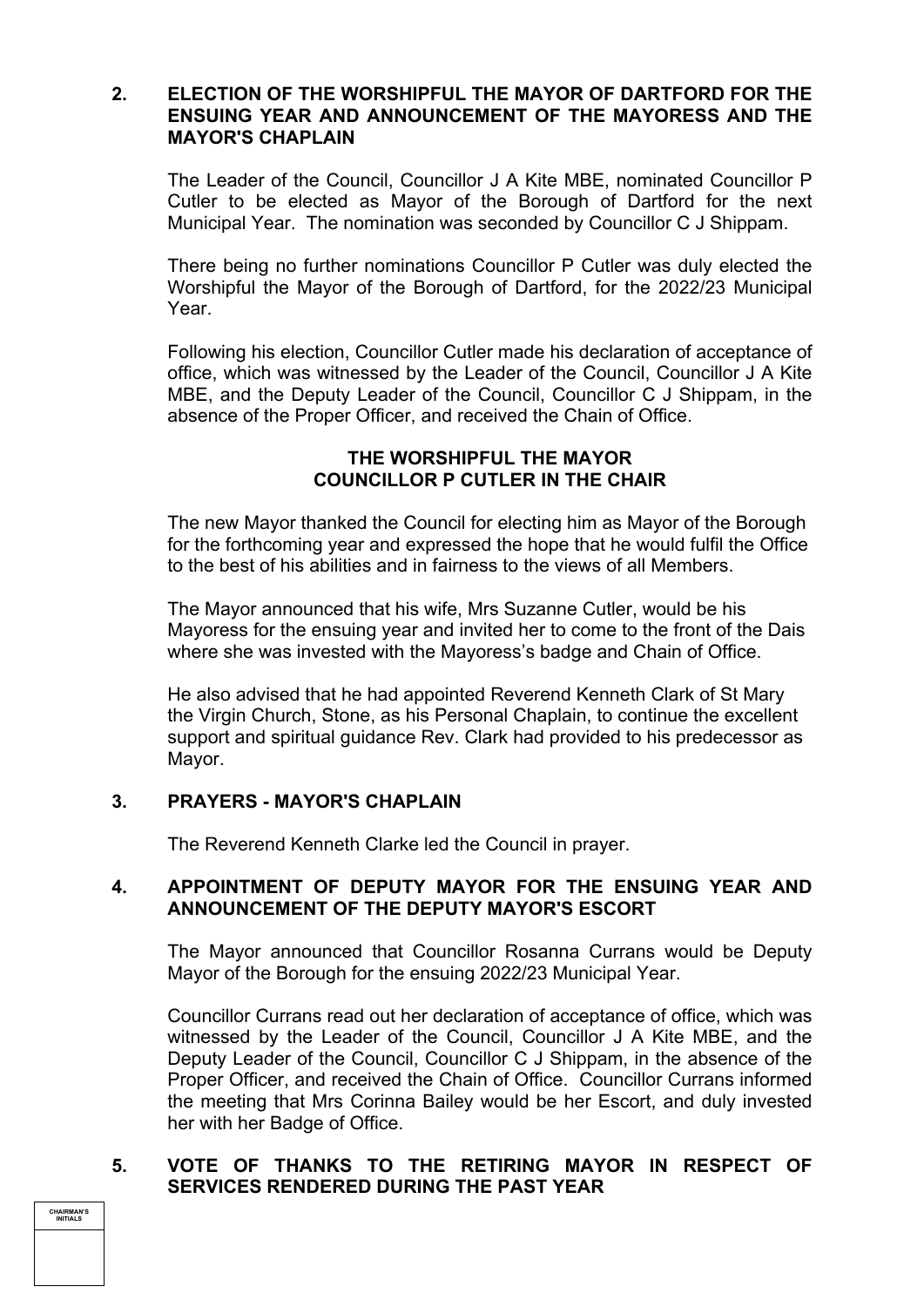### WEDNESDAY 11 MAY 2022

The Mayor invited the Leader of the Council, Councillor J A Kite MBE to propose a vote of thanks to the retiring Mayor.

Councillor Kite firstly congratulated the newly elected Mayoral Party and wished them well in the forthcoming year. He thanked the new Mayor for his unstinting support to his predecessor in what had been another challenging year for the Council, local government and the nation as a whole, during the end of the Pandemic and aftermath. He expressed his utmost confidence that Councillor Cutler with his own quiet style, modesty and ethos of hard work, would enjoy an outstanding term in office.

Councillor Kite then congratulated the retiring Mayor, Councillor Rosanna Currans, for another outstanding term in office which had again demonstrated her unique people skills across the whole social and political spectrum. Her warmth and willingness to listen and empathise with all viewpoints, allied to her innate ability to consistently bring those viewpoints together in a constructive and meaningful way for the benefit of the Dartford community as a whole, in the difficult circumstances of the Pandemic and its aftermath, was to be highly commended.

He reminded Members that Councillor Currans was not a political animal by nature, having come relatively late to local politics through her championing of local issues as a resident; in particular her securing of a significant compensation payment from a national energy company for its inadequate service to Dartford residents during a sustained power failure. Her continued performance as Mayor, Deputy Mayor, Councillor and Ward Member was all the more praiseworthy set against that background, and the Leader was particularly grateful for Councillor Curran's willingness to again serve as Deputy Mayor in the ensuing municipal year, and looked forward to welcoming her back in the following year as Mayor, which he felt sure would not be her last in either role.

Finally, the Leader of the Council paid tribute to the continued and outstanding support provided by Mrs Corinna Bailey, as the Mayor's Escort in the past year, which he was sure would continue to be the case in the ensuing year.

The Shadow Leader of the Council, Councillor K J Grehan, expressed her best wishes to the new Mayoral and his Mayoral Party and looked forward to working with him in a constructive and co-operative manner during his term in office.

She then paid tribute to the outgoing Mayor, Councillor Rosanna Currans, who had enjoyed an outstanding term in office during the last municipal year. She greatly admired and appreciated Councillor Currans peoples skills, which she had experienced on several occasions in the past year, most notably at an International Women's Day event, when Councillor Currans had excelled, talked freely to all participants irrespective of social standing or political viewpoint, and had skilfully brought the proceedings to a successful conclusion with her closing speech. She looked forward to working in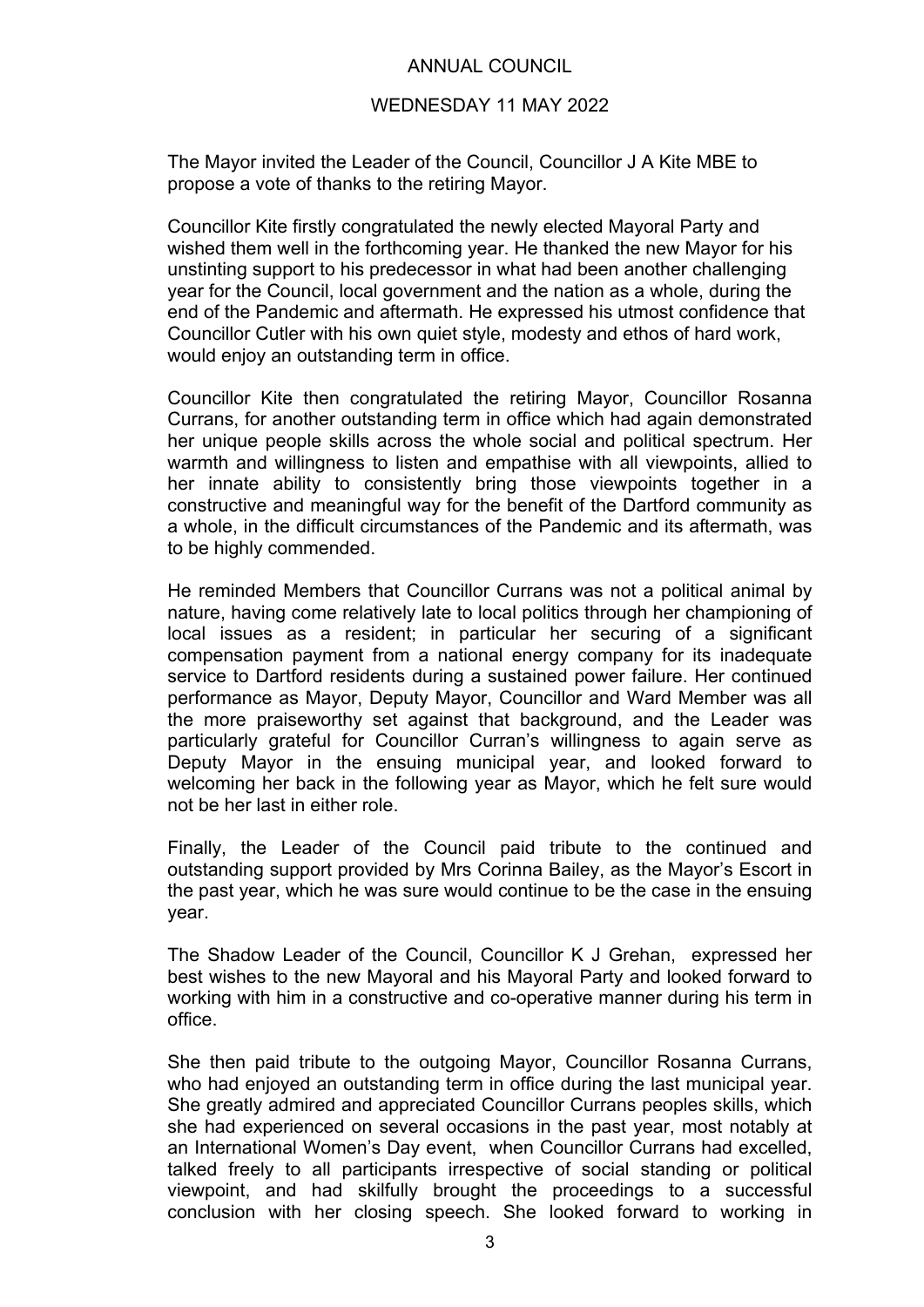collaboration with Councillor Currans in her forthcoming role as Deputy Mayor.

Councillor Laura Edie, Leader of the Alliance Group, also congratulated the new Mayor and his Mayoral party, and expressed her own gratitude and admiration of the performance of the outgoing Mayor for her performance during the last municipal cycle. In particular, Councillor Edie praised Councillor Currans' and her Escort Mrs Corinna Bailey's outstanding work with local charities in a particularly challenging COVID and post-Pandemic environment, and she looked forward to working with them both again in the ensuing municipal year.

Finally, Councillor Patsy Thurlow, Cabinet Portfolio Holder for Arts & Culture expressed her best wishes to the incoming Mayor and thanked the outgoing Mayor for another successful year in office. Councillor Thurlow had been part of the Mayor's Charity Committee during her last term in office, and could personally testify to Councillor Curran's extraordinary efforts and success, in securing significant funding for the sector.

The vote of thanks was seconded by Councillor C J Shippam who echoed the sentiments expressed by the Leader of the Council and sent his best wishes to the new Mayor and Mayoress, and to the Deputy Mayor and her Escort for the coming year.

The Motion was put to the vote and it was

#### RESOLVED:

That sincere thanks and appreciation be accorded to Councillor R M Currans for another outstanding year as Mayor.

The Leader of the Council, Councillor J A Kite then presented Councillor Rosanna Currans with a bouquet of flowers and some gift vouchers on behalf of the Council in recognition of her service as Mayor in the preceding municipal year with his renewed thanks.

The Shadow Leader of the Council, Councillor K J Grehan then presented a bouquet of flowers to the outgoing Mayor's Escort, Mrs Corinna Bailey.

## **6. PRESENTATION OF A BAR FOR THE PAST MAYOR'S BADGE**

The Mayor asked Councillor Currans to accept an engraved Bar to her Past Mayor's badge, in recognition of her term of office as Mayor in the preceding 2021-22 municipal year, and invited her to respond to Members' vote of thanks.

Councillor Currans congratulated the new Mayor and his Mayoral Party and thanked the Council for her engraved Bar and their kind words in praise of her performance in what she described as 'surviving the year that was'.

All Members across the Chamber had been positive and understanding of her efforts as Mayor, but nothing would have been achieved without the tremendous support of her Escort Mrs Corinna Bailey, and the help of the Leader's PA Carole Butcher, and the Leader's Driver Derek Levy, now sadly

**CHAIRMAN'S INITIALS**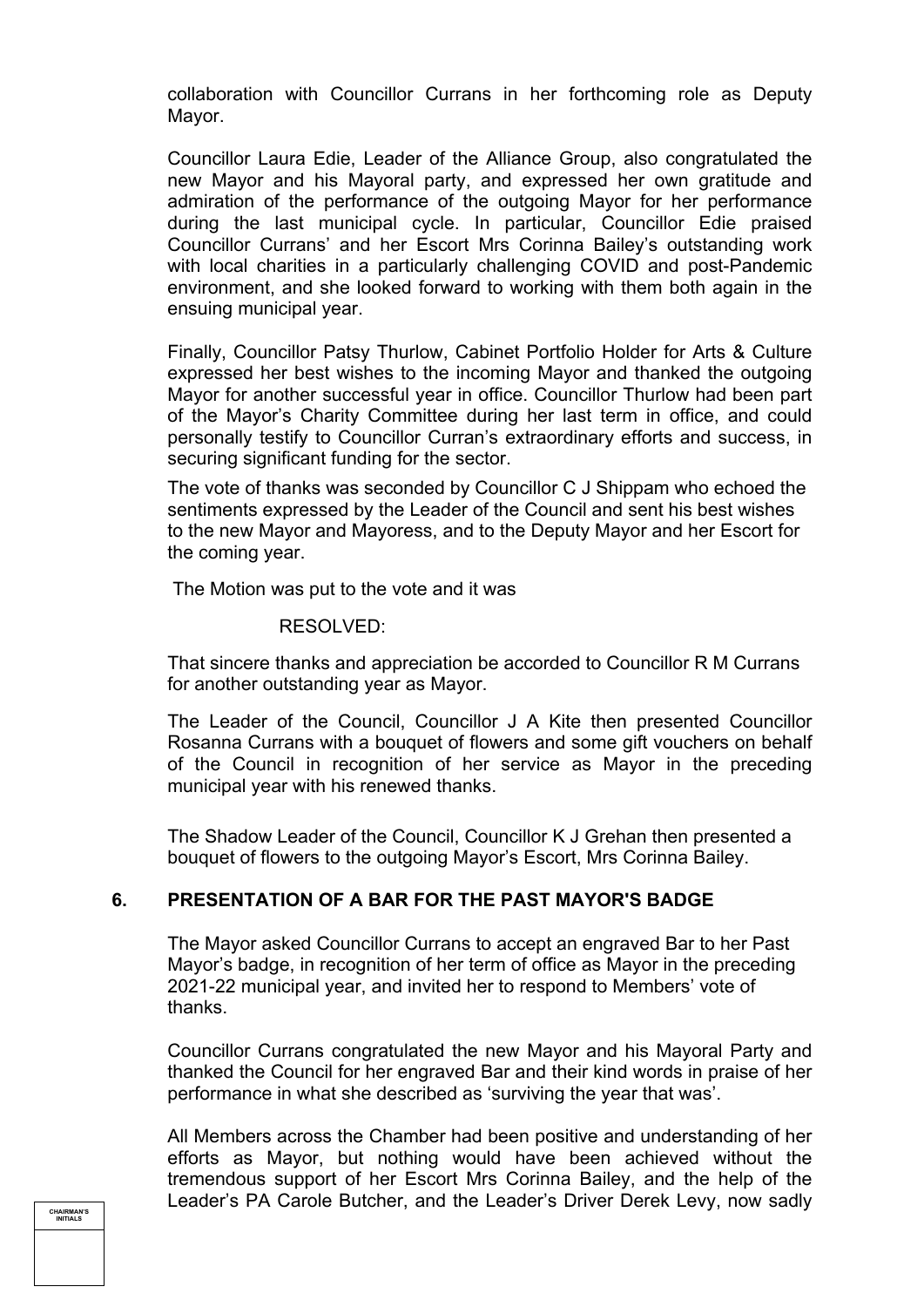### WEDNESDAY 11 MAY 2022

missed following his recent retirement, but in attendance that evening in his ceremonial role as The Sergeant. Directors and Officers had been unstintingly helpful and patient with her many requests for guidance during the past year, with the Democratic Services Manager and his team particularly helpful on a day-to-day basis.

Councillor Currans saw the role of Mayor as having three principal strands. To support and attend major Council events such as the Steam Fair, Sunday Band Stand Concerts and of course the Dartford Festival, sadly cancelled during the Pandemic. To actively support local organisations including chairing Zoom meetings (which as a people's person she hated), and Mayoral support of local charities in a fund-raising capacity. The third strand was to represent Dartford at official functions out-with the Borough, and to help raise the Council's profile through that role, particularly in the last 6 months following the easing of lockdown restrictions post Pandemic.

She had been particularly pleased with the £17K raised for her charities through some 14 events, and the £10K donation from the local Freemason's Lodge, allied to a further £5K windfall contribution to be dispersed across all her charities. The organisations and people who had helped her and Corinna in all their charity endeavours were too many to list, but she wished to pay a special thanks to Dartford's schools their teachers, pupils and parents, who had been particularly effective in boosting her final charity proceeds.

## **7. TO RECEIVE ANY DECLARATIONS OF INTEREST MEMBERS MAY WISH TO MAKE**

There were no declarations of interest.

## **8. TO RECEIVE APOLOGIES FOR ABSENCE**

Apologies for absence were received on behalf of Councillors Butler-Ruhle, S. Gosine, Perfitt and Swinerd.

## **9. CONFIRMATION OF MINUTES**

It was moved by Councillor J A Kite MBE and seconded by Councillor C J Shippam and

### RESOLVED:

That the minutes the General Assembly of the Council meeting held on 13 December 2021 and of the General Assembly of the Council (Budget) meeting of 28 February 2022 be confirmed as accurate records.

## **10. TO NOTE THE ON-GOING APPOINTMENTS OF THE LEADER AND DEPUTY LEADER OF THE COUNCIL**

The Mayor invited Members to note the ongoing appointments of Councillor J A Kite MBE and Councillor C J Shippam, respectively, as the Leader of the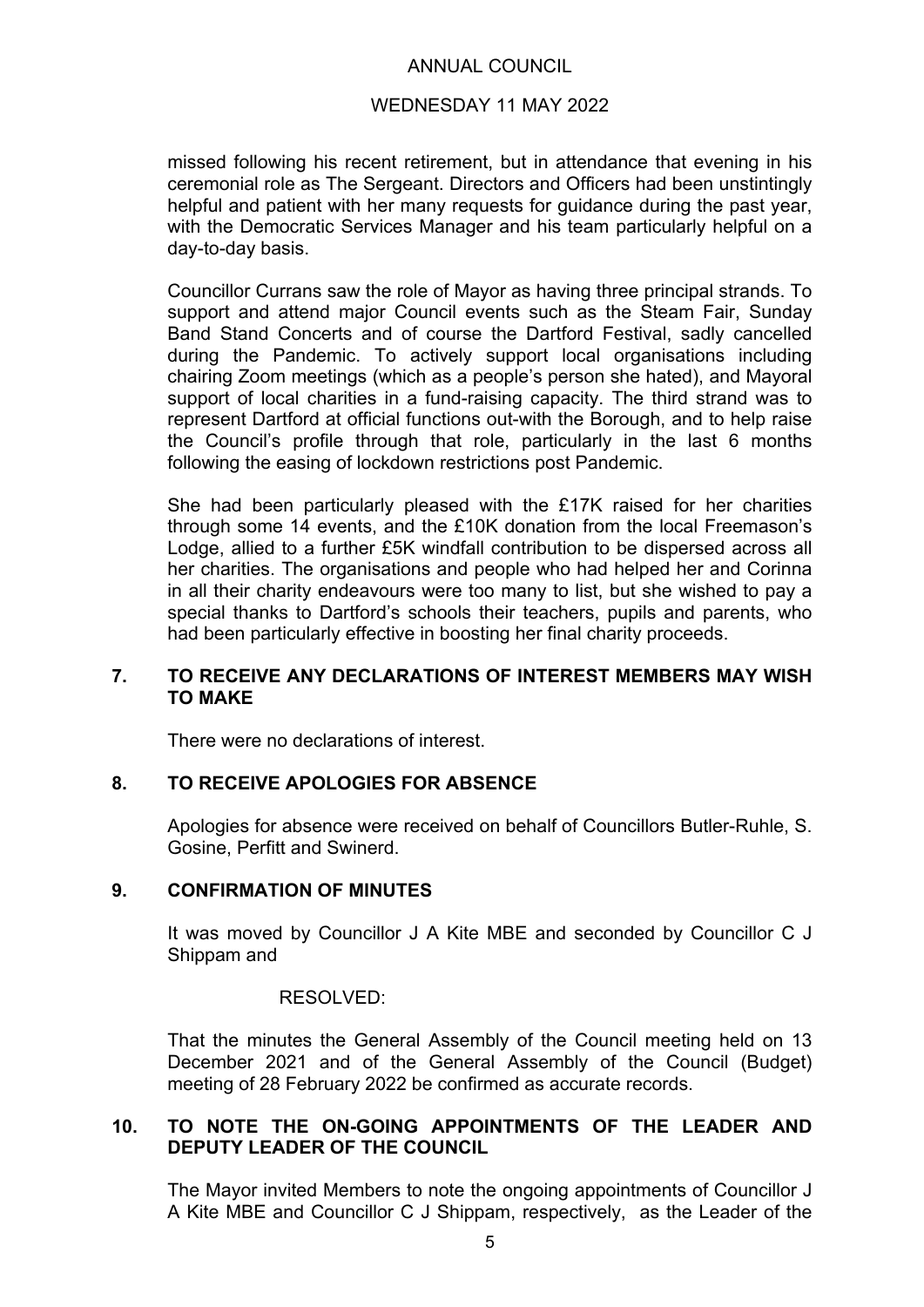Council and the Deputy Leader of the Council until the May 2023 Annual Meeting.

# RESOLVED

- 1. That the ongoing appointment of Councillor J A Kite MBE as Leader of the Council until the May 2023 Annual Meeting, unless he resigns from office, is no longer a councillor, is removed from office by a Council resolution or is otherwise disqualified by law, be noted; and
- 2. That the ongoing appointment of Councillor C J Shippam as Deputy Leader of the Council until the May 2023 Annual Meeting, unless he resigns from office, is no longer a councillor, is removed from office by the Leader of the Council or is otherwise disqualified by law, be noted

# **11. TO NOTE THE ANNOUNCEMENT OF THE SHADOW LEADER OF THE COUNCIL, GROUP LEADERS AND THEIR DEPUTIES**

The Mayor announced that Councillors K J Grehan and A Gaskin of the Labour and Co-Operative Group would, respectively, hold the offices of Shadow Leader and Deputy Shadow Leader of the Council.

The Mayor further announced that Councillors L H K Edie and P M Harman would be the Leader and Deputy Leader respectively, of the Alliance Group.

## **12. TO RECEIVE AND NOTE THE SIZE OF THE CABINET AND TO ALLOCATE ALL EXECUTIVE FUNCTIONS TO THE CABINET AND DETERMINE THE TERMS OF REFERENCE OF THE CABINET AND TO ALLOCATE ALL EXECUTIVE FUNCTIONS TO THE CABINET AND DETERMINE THE TERMS OF REFERENCE OF THE CABINET (APPENDIX A)**

The Leader of the Council congratulated the Leaders and Deputy Leaders of the Labour and Co-Operative Group and the Independent Group on the Council on their appointments. He expressed the hope that the Groups would continue to work together positively and collaboratively in the future, as they had done in the past year.

It was moved by Councillor J A Kite MBE, seconded by Councillor C J Shippam, and

### RESOLVED:

**CHAIRMAN'S INITIALS**

- (1) That the size of the Cabinet be set at seven members;
- (2) That functions be allocated to the Cabinet as a body with the Terms of Reference set out in Appendix A to the agenda.

## **13. TO RECEIVE AND NOTE THE APPOINTMENT OF MEMBERS TO THE CABINET (APPENDIX B)**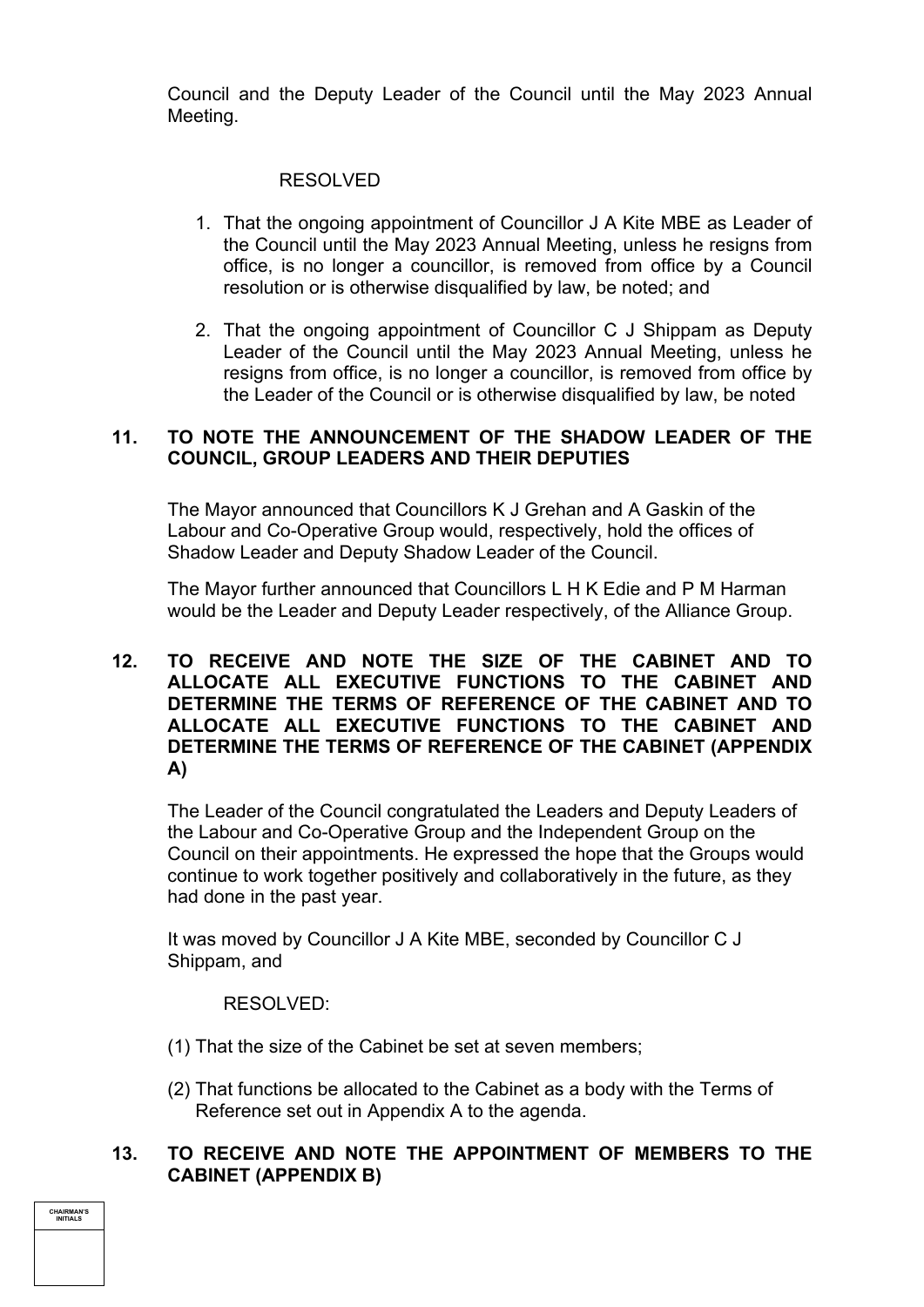# WEDNESDAY 11 MAY 2022

The Mayor called upon the Leader of the Council to announce, in accordance with Section 11(3) (b) of the Local Government Act 2000, the membership of the Cabinet, their portfolios and other Lead Members.

The Leader advised that for the ensuing year, the Cabinet Members would be: Councillors J A Kite, C J Shippam, S H Brown, A R Lloyd, D J Mote, Mrs P A Thurlow and R J Wells with himself as Chairman and Councillor Shippam as Vice Chairman and with the portfolios as set out in Appendix B to the agenda.

The Leader also advised that Cabinet would be supported by the Cabinet Delivery Teams with Lead Members as also set out in Appendix B to the Agenda.

## **14. TO RECEIVE AND NOTE THE ESTABLISHMENT OF THE DEED, TRUST AND OBLIGATIONS COMMITTEE UNDER THE LOCAL GOVERNMENT ACT 2000, ITS MEMBERSHIP, FUNCTIONS AND TERMS OF REFERENCE (APPENDIX C)**

It was moved by Councillor J A Kite MBE, seconded by Councillor C J Shippam, and

### RESOLVED:

That the Deed, Trust and Obligations Committee be established under the provisions of the Local Government Act 2000 and that the appointments as to membership, and the appointment of the Chairman and Vice-Chairman and the Terms of Reference, be as set out in Appendix C to the agenda.

## **15. TO NOTE THE APPOINTMENT OF THE HEAD OF PAID SERVICE, CHIEF FINANCE OFFICER AND THE MONITORING OFFICER**

The Mayor advised Members that Mrs Sarah Jane Martin would be the Head of Paid Service, Mr Tim Sams would be the Chief Finance Officer and that Mrs Marie Kelly-Stone would be the Monitoring Officer for the ensuing year.

## **16. MAYOR'S ANNOUNCEMENTS**

The Mayor informed the Council that he had chosen three charities to support during the coming year:

- Arrow Riding Centre for the Disabled which taught horse riding for adults and children from special needs in the area;
- Care for Veterans: and
- Cancer UK with special support for Breast Cancer.

# **17. TO CONFIRM THE SIZE AND MEMBERSHIP OF THE POLITICAL GROUPS ON THE COUNCIL (APPENDIX D)**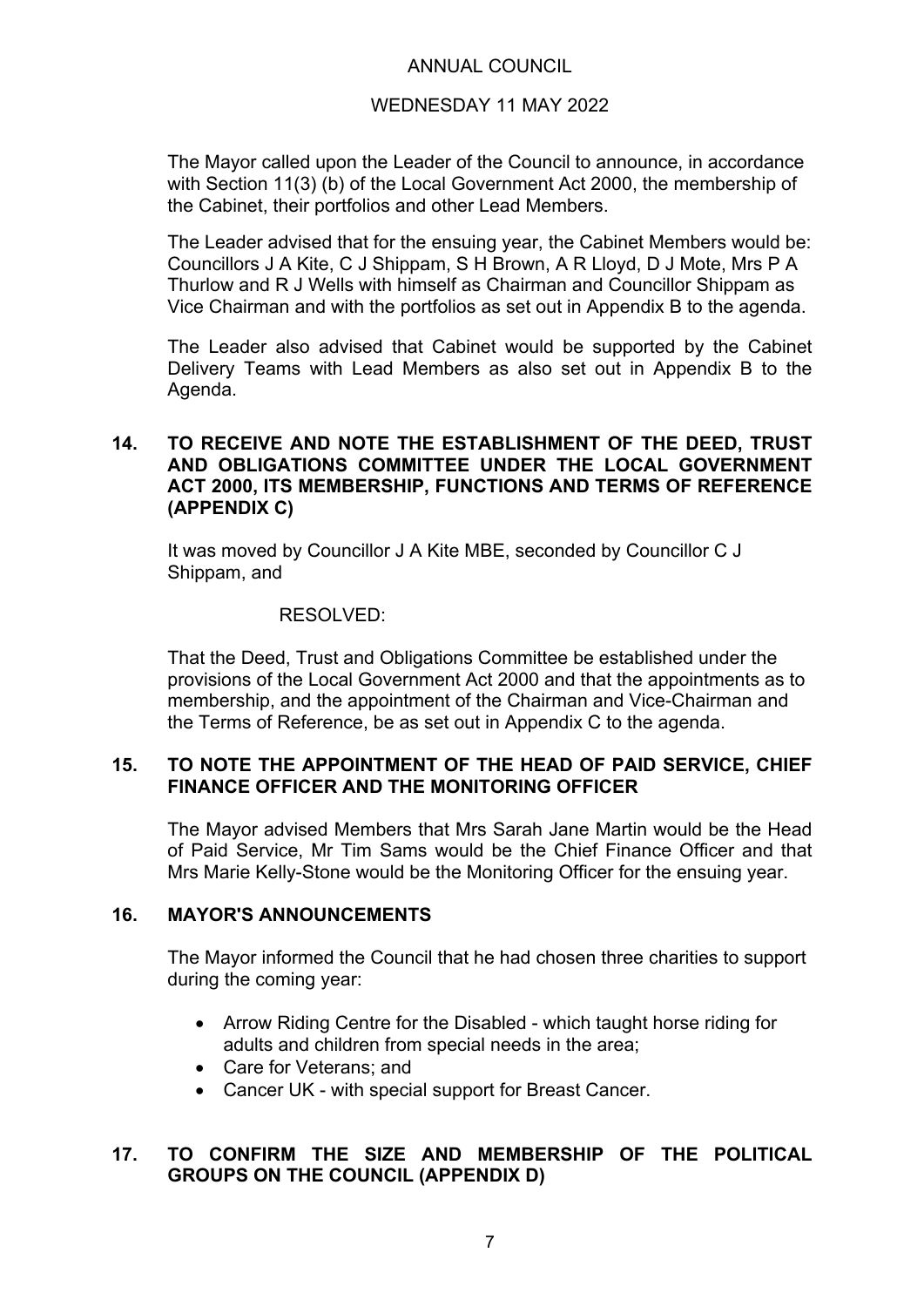The details of the size and membership of political groups formed by Members of the Council were presented. The Political Groups on the Council comprise the Dartford Borough Council Conservative Group (31), the Labour and Co-Operative Group (7) and the Alliance Group (2).

There were in addition, two non-grouped Members sitting as Independents.

### RESOLVED:

That the size and membership of political groups formed by members of the Council, attached at Appendix D to the agenda, be noted.

## **18. TO ADOPT THE RULES FOR SUBSTITUTION FOR COMMITTEES, SUB-COMMITTEES, BOARDS AND PANELS (APPENDIX E)**

It was moved by Councillor J A Kite, seconded by Councillor C J Shippam and;

### RESOLVED:

That the Rules for Substitution on Standing Committees, Boards and Panels, set out in Appendix E be adopted.

# **19. TO ANNOUNCE THE STRUCTURE OF THE OTHER GROUPS ON THE COUNCIL AND THE ALLOCATIONS/DISTRIBUTION OF RESPONSIBILITIES (APPENDIX F)**

Members received the structure of the Labour and Co-Operative Group and the allocation/distribution of responsibilities as set out in Appendix F to the agenda

## **20. TO CONSIDER AND AGREE THE TERMS OF REFERENCE FOR THE GENERAL ASSEMBLY OF THE COUNCIL (APPENDIX G)**

It was moved by Councillor J A Kite seconded by Councillor C J Shippam, and

### RESOLVED:

That the terms of reference for the General Assembly of the Council, set out in Appendix G to the agenda, be agreed.

**21. TO CONSIDER AND ESTABLISH COMMITTEES, SUB-COMMITTEES, BOARDS, PANELS AND OTHER BODIES, APPOINT REPRESENTATIVES TO OTHER BODIES AND DETERMINE THE TERMS OF REFERENCE OF AND DELEGATIONS TO SUCH COMMITTEES, BOARDS, PANELS AND OTHER BODIES, AS SET OUT IN THE RELEVANT APPENDICES (APPENDICES H(I) TO U)**

It was moved by Councillor J A Kite MBE, seconded by Councillor C J Shippam, and

RESOLVED:

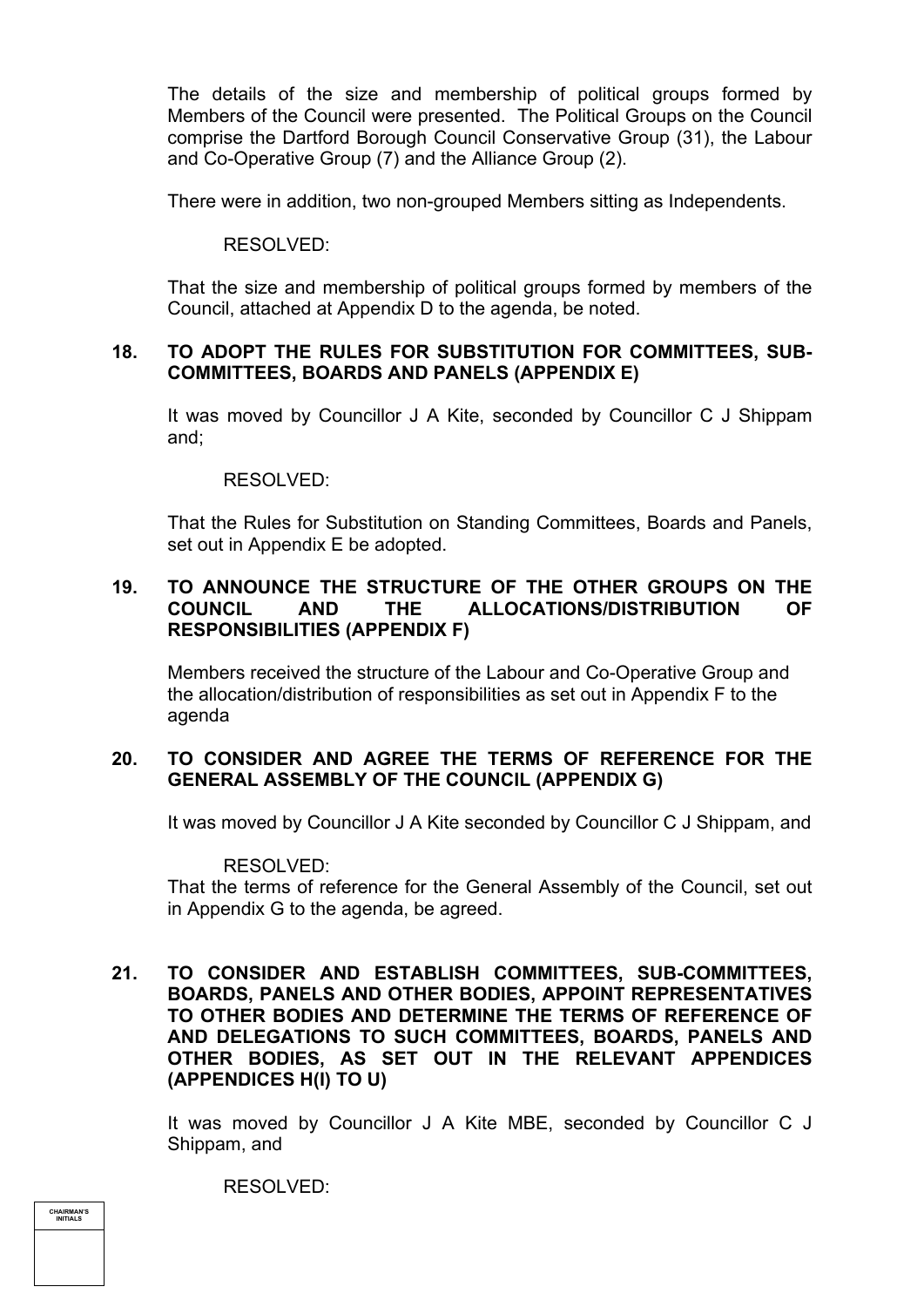### WEDNESDAY 11 MAY 2022

- (a) That the review of the representation of the political groups on Standing Committees, Boards and Panels (as it affects the Council) and other "bodies" within the meaning of the Local Government and Housing Act 1989 and the Local Government (Committees and Political Groups) Regulations 1990, as set out in Appendix H(i) to the agenda in accordance with the principles detailed at Appendix H(ii) to the agenda, be noted
- (b) That the adoption of the Licensing Committee and its sub Committee respectively under Section 102(1)(a) of the Local Government Act 1972 and the Licensing Act 2003 and the adoption of other Committees, Subcommittees, Boards and Panels under Section 102(1)(a) of the Local Government Act 1972, and as applicable the Local Government Act 2000, be noted along with the appointments to membership made in accordance with the wishes of the political groups on the Council, as set out in the relevant Appendices or subsequently notified to the Proper Officer, and the appointments of Chairmen and Vice-Chairmen, set out in the relevant Appendices to the agenda, be noted.
- (c) That the adoption of the Cabinet Advisory Panels and the appointments to membership made in accordance with the wishes of the political groups on the Council set out in Appendix T to the agenda, or subsequently notified to the Proper Officer, be noted.
- (d) That the adoption of the Joint Transportation Board as a non-statutory forum and the appointments to membership made in accordance with the wishes of the political groups on the Council set out in Appendix U to the agenda be agreed.
- (e) That the Terms of Reference and Delegations for Committees sub Committees Boards and Panels as set out in Appendices I to U, be agreed.

## **22. TO AGREE THE CALENDAR OF COUNCIL AND COMMITTEE MEETINGS FOR 2022/23 AND TO NOTE THE PROVISIONAL CALENDAR FOR 2023/24 (APPENDIX V)**

It was moved by Councillor J A Kite, seconded by Councillor C J Shippam, and

### RESOLVED:

That the dates and times of Council and Committee meetings for 2022/23, and the provisional Calendar of meetings for 2023/24 as set out in Appendix V to the agenda, be agreed.

## **23. TO NOTE THE APPOINTMENTS OF COUNCILLOR REPRESENTATIVES BY EXTERNAL BODIES, AND TO OUTSIDE BODIES WHERE THE TERM OF OFFICE EXCEEDS ONE YEAR (APPENDIX W)**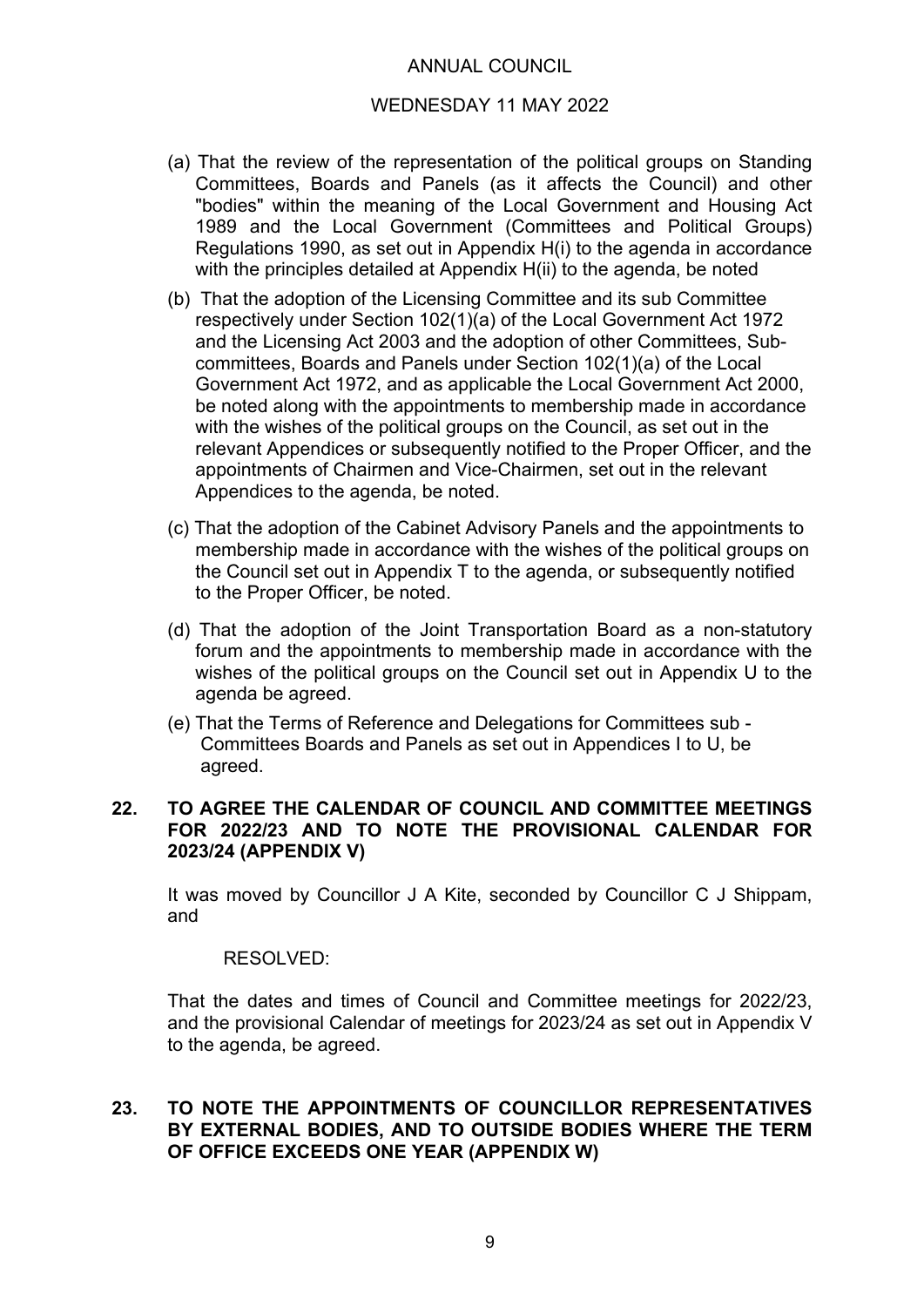It was moved by Councillor J A Kite, seconded by Councillor C J Shippam, and

#### RESOLVED:

That the appointments of Councillor Representatives to outside bodies for a term exceeding one year, as set out in Appendix W to the Agenda, be noted.

## **24. TO APPOINT COUNCILLORS TO OUTSIDE BODIES AND TO LIAISON GROUPS (APPENDICES X AND Y)**

It was moved by Councillor J A Kite MBE, seconded by Councillor C J Shippam, and

#### RESOLVED:

- (1) That the appointments of Councillor representatives to outside bodies for 2022/23, set out in Appendix X to the agenda be adopted; and
- (2) That the appointments of Councillor Representatives to liaison groups for 2022/23, set out in Appendix Y to the agenda, be adopted.

### **25. CLOSING REMARKS**

The Leader of the Council, Councillor J A Kite thanked and congratulated all Members for their service to the Dartford community in what had been another exceptionally difficult year.

He welcomed the return to an 'in-person' Annual Council meeting, the first since 2019 but also noted that during his extended term in of office, it was the first Annual Meeting that the late and sadly missed Councillor Ann Allen MBE had not attended. However, he was sure Ann was with them in spirit. He continued to miss her guidance, advice and knowledge on a daily basis, with her calm presence and people skills and understated appreciation of her own skills and achievements, including two terms as Mayor in addition to her longserving roles as KCC, Borough and Parish Councillor. He recounted a typical self-deprecating tale Ann often told of herself, of being stopped at the Gates of Heaven by St. Peter, who kindly but firmly advised Ann that 'the staff entrance was round the back' She was and would continue to be sorely missed and he had been honoured to attend a recent tribute ceremony in Ann's honour at Canterbury Cathedral.

On a more positive note, looking forward, the Leader welcomed Councillors Sue Butterfill and Anita Barham [formerly of the Independent Group] to his Group. He said that the Conservative Group was a broad-based church and Members with proven community achievements were always welcome.

He also renewed his congratulations to Councillor Kelly Grehan on her recent election to the Leadership of the Labour and Co-operative Group, and paid tribute to her predecessor Councillor Sacha Gosine, who had had a difficult tenure as Labour Leader and endured both family loss and personal illness in the past year. He hoped that Cllr. Gosine would return to the Chamber soon.